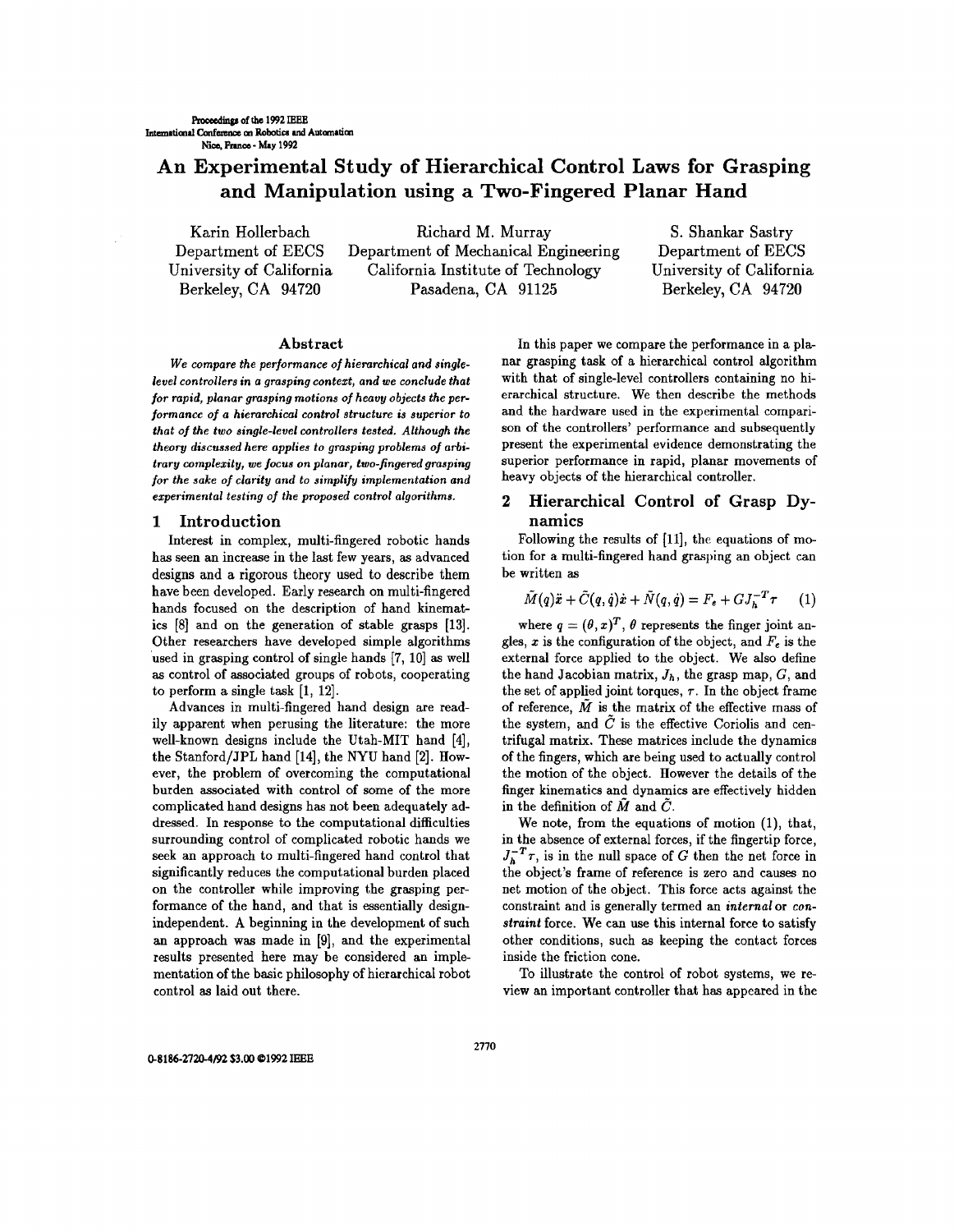robotics literature, a variant of the proportional-plusderivative controller (PD) [5] and apply it to systems of the form described in equation (1).

In PD controllers the desired stiffness (and potentially damping) of the end effector is specified. Consider the control law

$$
F = M(q)\ddot{x}_d + C(q,\dot{q})\dot{x}_d + N(q,\dot{q}) + K_v\dot{e} + K_p e
$$
 (2)

where  $F$  is the force required to move the object along the desired trajectory,  $x_d$ , e is the trajectory position error, and  $K_v$  and  $K_p$  are symmetric positive definite gain matrices. Using a Liapunov stability argument, it can be shown that the actual trajectory of the robot converges to the desired trajectory asymptotically (5).

A multi-fingered robot hand can be modeled as a set of robots that are connected to an object by a set of constraints. In [9), a system was proposed for building hierarchical control laws for complex interconnected robotic systems. We apply that formulation here. In designing hierarchical controllers such as the one used here, a key issue is how to properly model a robot that has a controller attached to it. For controllers that are very fast relative to higher levels, it is often a good approximation to model the robot as an ideal force generator, with no mass, implying that controllers at higher levels can ignore the dynamic properties of the robot, since these properties are being compensated for at a lower level.

In order to demonstrate stability of the hierarchical control scheme proposed here, we model the scheme as a two-step hierarchy: a low level PD at the motor level and a high level PD-type control for the "hand". Standard singular perturbation arguments [6) may be used to show that the scheme is exponentially convergent, provided that the low level controller is fast enough, that is, provided the sample period is small enough.

## **3 Experimental Setup**

The control algorithms presented here have been implemented on a multi-fingered hand, known as Styx [10]. Styx is a two-fingered, planar hand, with each finger consisting of two revolute joints and two links. The distal links are capped by small rubber cylinders that serve as fingertips and as contact "points" between the fingers and the object that is to be manipulated. A diagram of Styx is shown in Figure 1.

The motors used to drive Styx are direct-drive DC motors mounted at the base of each link and are driven with a pulse-width modulated 20 kHz square wave. Each motor contains a quadrature encoder used to sense joint position. The resolution for the proximal





Figure 2: Hardware Supporting Styx

motors is 3600 counts per revolution and for the distal motors 2000 counts per revolution. Styx is connected to an IBM PC/AT running at  $6$  MHz with an 8087 floating point coprocessor. The motors and encoders are interfaced to the AT using a set of four HP HCTL-1000 motion control chips interfaced to the AT bus. A view of the interconnection of the hardware supporting the Styx system is shown in Figure 2. The parameters associated with Styx kinematics and dynamics are shown in Table 1.

In the discussion of the tracking performance of the hierarchical structure we assumed the existence of two

| Link Lengths           | $L_1, R_1$          | 15.3  | $\rm cm$              |
|------------------------|---------------------|-------|-----------------------|
|                        | $\scriptstyle L_2$  | 12.16 | $cm$                  |
|                        | $R_{2}$             | 11.8  | $cm$                  |
| Fingertip Radius       | $r_{\it f}$         | 1.7   | $\rm cm$              |
| <b>Base Separation</b> | в                   | 20.0  | cm                    |
| Link Mass              | $M_{L1}$ , $M_{R1}$ | 53    | g                     |
|                        | $M_{L2}$            | 17    | g                     |
|                        | $M_{R2}$            | 20    | g                     |
| Distal Motor Mass      | $M_{\rm 2}$         | 328   | g                     |
| Fingertip Mass         | $M_f$               | 3     | g                     |
| Motor Inertia          |                     | 18    | g cm <sup>-</sup>     |
|                        | J2                  | 1.74  | $\mathbf{cm}^{\cdot}$ |

Table 1: Styx Parameters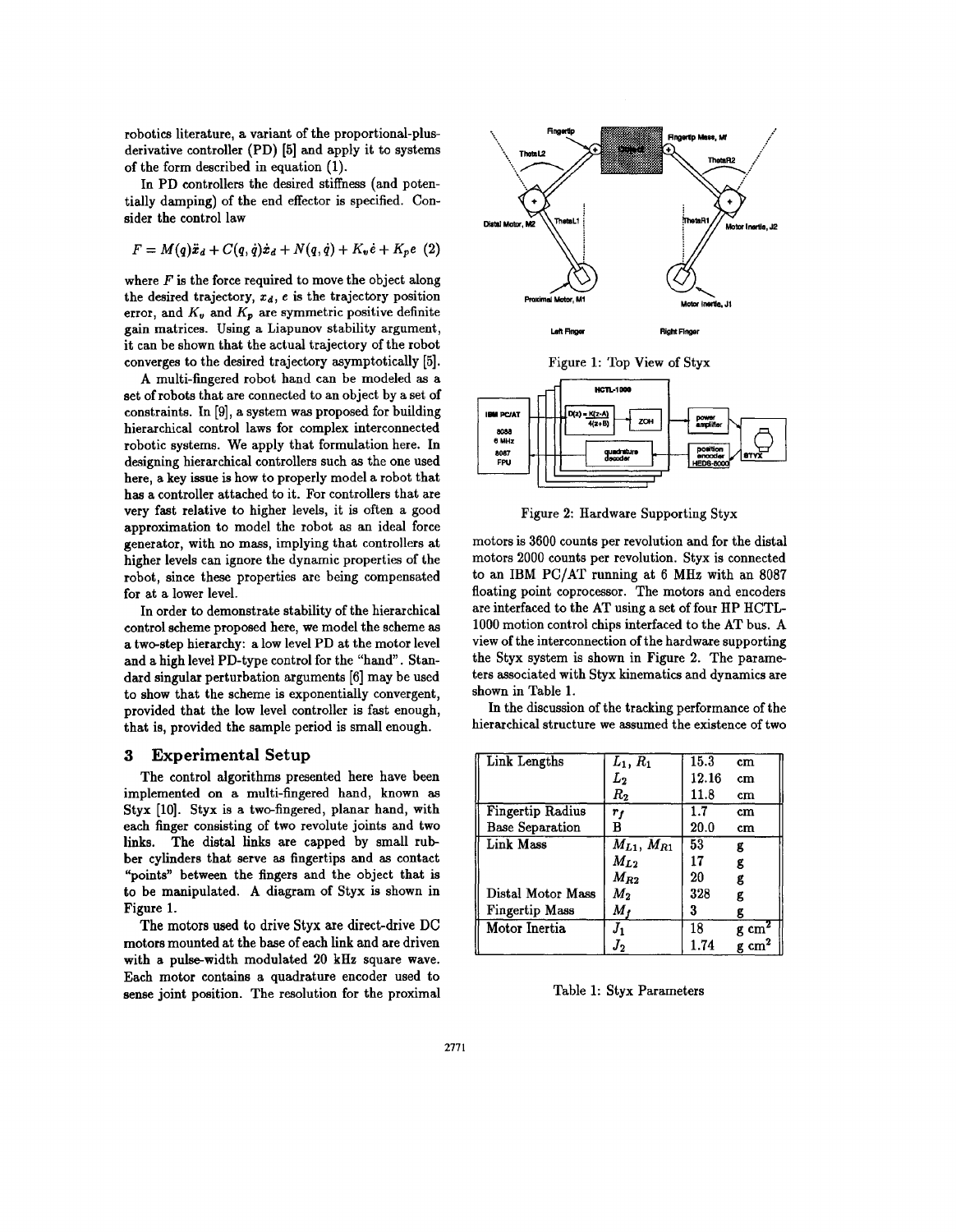

Figure 3: Control hierarchy for Styx, showing control of the desired and actual object trajectories,  $X_d$  and  $X_{act}$ , respectively, and the specified internal force,  $f_N$ .

continuous time controllers, a high level PD plus feedforward controller in object coordinates as well as a low level PD controller in joint angle coordinates. Here we describe the implementation details of the hierarchical structure, including the points of departure of the implementation from the theory.

Assumptions made to simplify implementation of the control algorithms presented here include: the motor dynamics can be ignored; the fingertips can be modeled as fixed point contacts; the Coriolis and frictional forces are ignored. In order to implement the two-level hierarchical structure, we actually used the three-level structure shown in Figure 3. The upper two levels, consisting of a primary and a secondary control loop, are written in the C programming language, using the Microsoft 5.1 Optimizing C compiler. An assembly language scheduler controls the sample rates of the control loops.

In the left portion of Figure 3 we see the highest control level, the secondary control loop running at 10 Hz. At this level we calculate the inverse kinematics of the object's desired trajectory  $(X_d$  in Figure 3) and perform the high level control functions when we put Styx into the hierarchical control mode. We present results of the high level PD +feedforward controller in object coordinates.

The lower level of the control hierarchy consists of the low level software block shown in Figure 3 in addition to the hardware block to the right of it. The purpose of the primary control loop that represents the low level is to write at a frequency of 100 Hz directly to the motion control hardware the current commanded joint angles received from the secondary loop. In addition, the low level controller is capable of a simple, linear joint angle interpolation that allows the low-level controller to gradually command the joint position to move from the position commanded by the high-level controller at one time step to the position commanded at the following time step.

At the lowest level of the control hierarchy exists the HP HCTL-1000, a digitally sampled, general purpose motor controller. We used the HCTL-1000 in the

|                                       | Beam | Box               |                     |
|---------------------------------------|------|-------------------|---------------------|
| Mass                                  | 245  | 33                |                     |
| Moment of Inertia   $1.8 \times 10^3$ |      | $1.3 \times 10^3$ | $g$ cm <sup>2</sup> |
| Length                                |      |                   | cm                  |

Table 2: Object Parameters

implementation, because it had already been built into the existing hardware. In the analysis, our assumption was that the digital sampling of the controller was fast enough so that we could approximate it by a continuous time PD controller.

Programmable variables in the HCTL's position control include the sampling time,  $T$ , as well as the parameters associated with the digital filter used to compensate for closed loop system stability:

$$
D(z) = \frac{K(z - A/256)}{4(z + B/256)}
$$
 (3)

Since the HCTL-1000 was used in its position control mode, we did not directly send desired torque commands to the HCTL controller. When we needed to apply a particular torque, we calculated a virtual position error which, when multiplied by the DC gain of the position controller, yielded joint torques. The calculated joint torques equaled the desired torques as long as the trajectory was slow enough relative to the time constants associated with the HCTL controller that we could use the DC approximation.

The control system was tested with each of three different progressively more complicated control schemes, each building on the one(s) before: setpoint control without joint interpolation, setpoint control with joint interpolation, and hierarchical control (including set point control with joint interpolation at the lower level and PD plus feedforward at the high level).

### **4 Experimental Results**

In the experimental results presented here, we used two different objects, each suited to meet the needs of the particular trajectory being tested. In the first set of trajectories, we used a metal bar that was loosely attached to the fingertips via pin joints. The parameters associated with this object are shown in the column labeled "beam" in Table 2. The second object used in the experiments was a cardboard box, the dimensions of which are also shown in Table 2, in the column labeled "box" .

The HCTL-1000 parameters used in the generation of the figures shown were the chips' default parameters: Gain,  $K_d = 64$ ; Zero,  $A = 229$ ; Pole,  $B = 64$ ;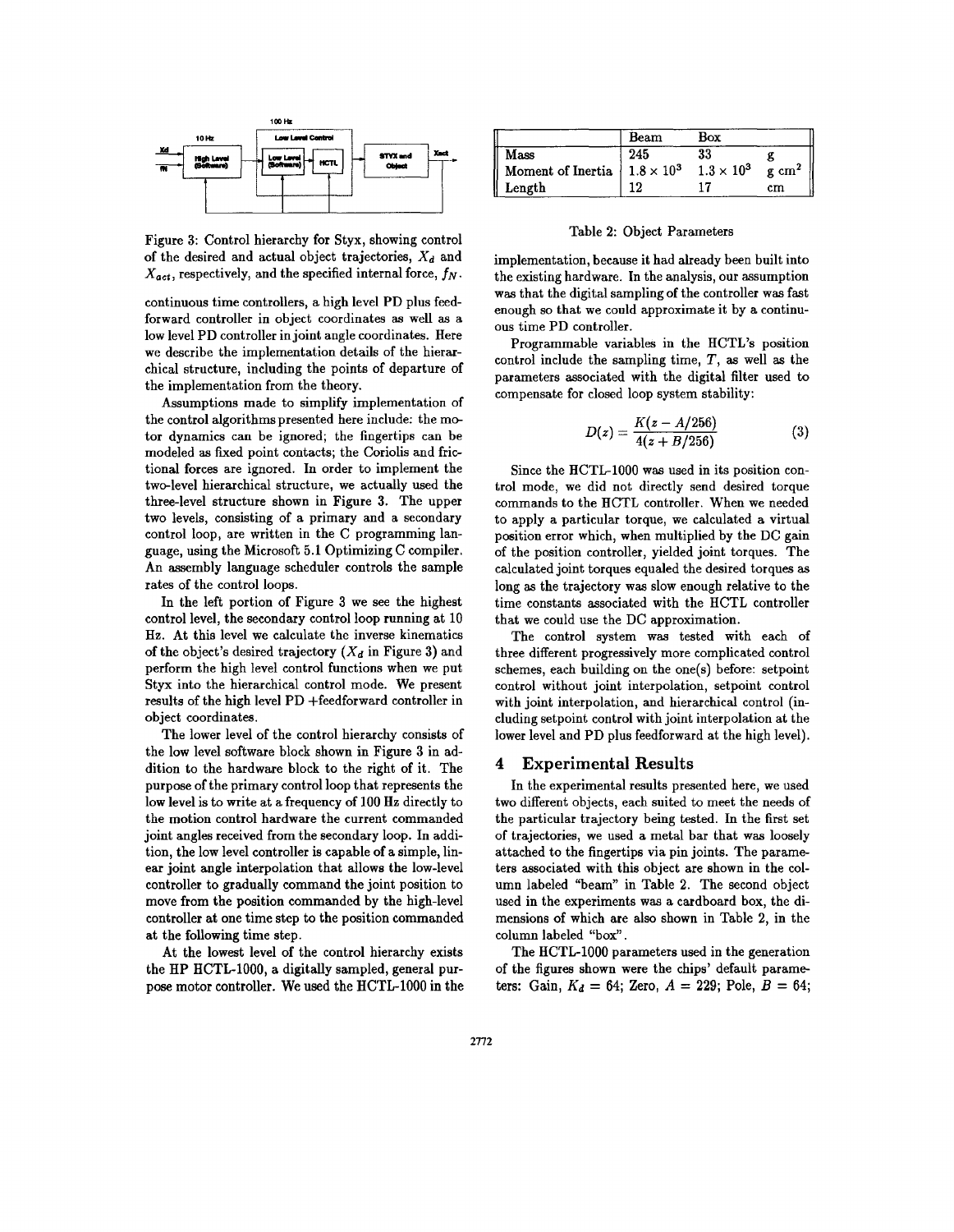Sample Freq,  $\frac{1}{T}$  = 1.9 KHz. The commanded trajectories for the objects' centers of mass were circular trajectories of radius 2.5 cm, centered at  $x = 1.3$  cm,  $y = 21.2$  cm relative to the midpoint between the two proximal motors, as shown in Figure 1, with frequencies of 1.0 Hz for the "beam" and 0.25 Hz for the "box". The orientation of the objects was to remain at zero throughout each movement. We chose the high level control gains by assuming the presence of an ideal low level controller which does a perfect job of controlling the fingers. As a result, we were able to ignore at the high level the finger dynamics and write a control law that considered only the object dynamics, which consisted of a simple second order system with a diagonal inertia matrix. To this simple, ideal system, we applied linear control theory and selected a rolloff above the trajectory frequencies and a damping ratio of 0.5, by choosing the high-level control gains to be  $K_v = 2$  and  $K_p = 4$ . These gains, which would have yielded exactly the desired second order response in the ideal case resulted in acceptable performance in the actual system. In each trial, we determined that collecting data for a period of 20 seconds (5 cycles each for the slow trajectories and 20 cycles each for the fast motions) was entirely sufficient for our purposes, yielding consistent results. In the slow movements we applied an internal force of  $3 \times 10^4$  dyne; due to hardware limitations, during rapid movements we used an object that we could loosely attach to the fingertips, enabling us to use smaller internal forces  $(3 \times 10^3$  dyne) without losing contact with the object.

Figures 4-6 depict the performance of the three different controllers, the setpoint controller (nonhierarchical), the setpoint controller with low-level joint velocity interpolation, and the hierarchical controller. The rather poor performance of the setpoint controller can be judged quickly by examining Figure 4(a), which shows the actual trajectory of the object's center of mass. A large overshoot, primarily in the horizontal, z, direction is evident.

The second controller that was used, the joint interpolation controller, was non-hierarchical as well. Although the trajectory shown in Figure 4(b), was found to be smoothed out more, we found the same overshooting of the goal trajectory that occurred in Figure 4(a). The problem that remained to be addressed was the object's mass, a parameter that was not taken into account at the lower level.

A significant improvement in the trajectory tracking performance was found when a high-level controller that corrected for the object's tracking errors was superimposed upon the existing low-level control



Figure 4: Actual and commanded object trajectories with setpoint controller (a), joint interpolation controller (b), and hierarchical controller (c) in Cartesian space with weighted beam; commanded circular trajectories are shown within each graph (fast trajectory).

structure. By calculating the torques required to bring the object back to the desired trajectory, the highlevel controller was able to compensate for and minimize the trajectory errors in the object's (Cartesian) coordinates, as shown in Figure 4(c). The overshoot that so grossly disfigured the trajectories of the two non-hierarchical controllers disappeared, resulting in a much better overall tracking performance.

In the figures showing data in "box-plot" form (Figures 5-6), the top and bottom of the boxes correspond to the twenty-fifth and the seventy-fifth percentiles of the given variables, while the horizontal lines through the boxes correspond to the median values of the variables. The vertical lines have ends that extend beyond the quartiles by a distance equal to one and one-half times the inter-quartile range.

In Figure 5 we show the calculated box position error, for the setpoint controller (a), the setpoint controller with interpolation (b), and the hierarchical controller (c) for the same trajectories that were depicted in Figure 4. For each controller, the error is given by  $\sqrt{(X_{act} - X_d)^2 + (Y_{act} - Y_d)^2}$ . Again, the marked improvement of the performance of the hierarchical controller over the performance of both single-level controllers is evident.

The improvement in the object's position tracking that we found when using the hierarchical controller was, unfortunately, not mirrored in the object's orientation, as can be seen in Figure 6. One possible cause is a poor approximation of the moment of inertia of the object. Due to the configuration of the system, a very slight shift in the fingertip position can cause a relatively large orientation error in the object. Thus, any error in the calculation of the object's moment of inertia can cause an error in the orientation portion of the feedback control, which, in turn, can cause a significant orientation error in the object.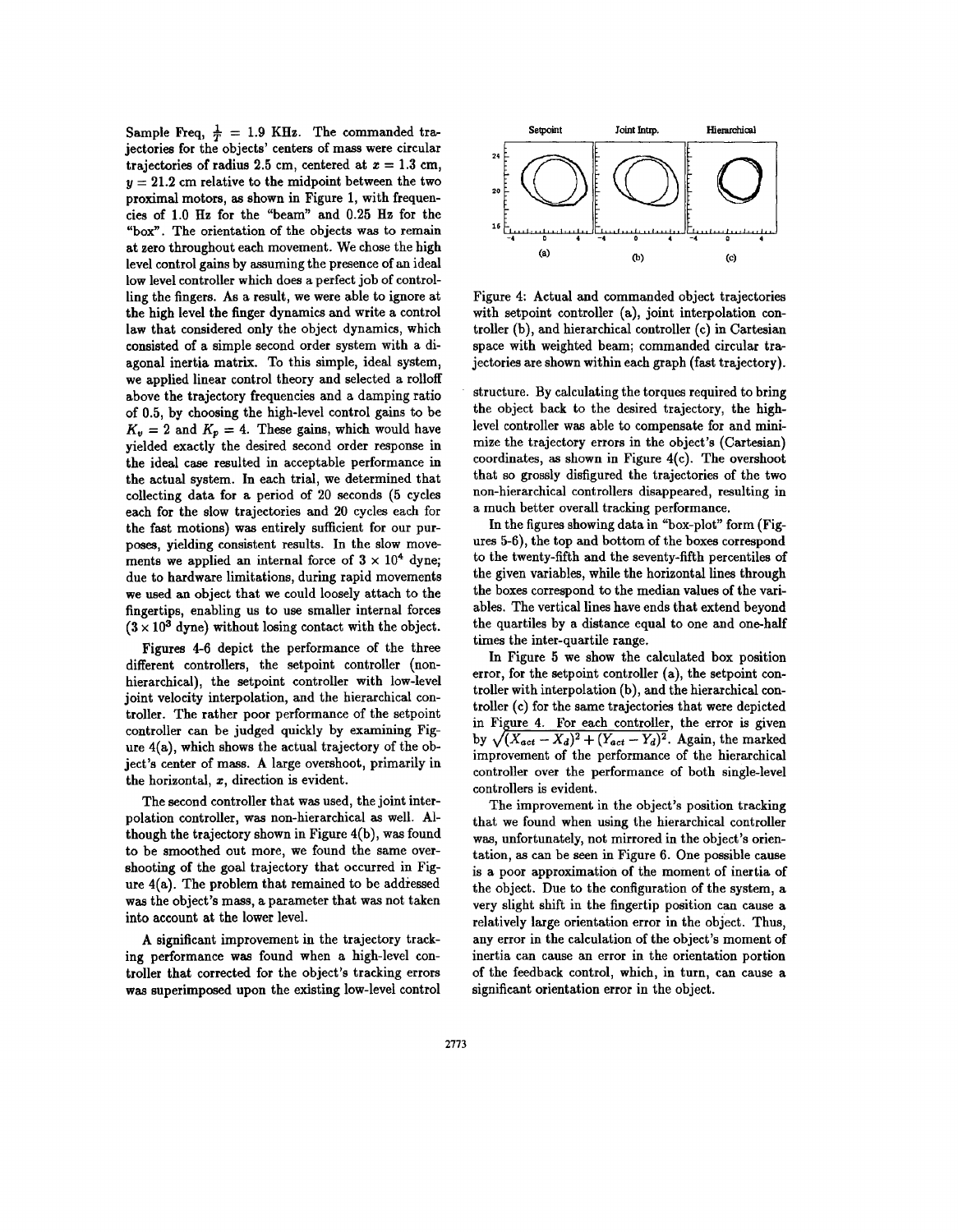

Figure 5: Deviation (in cm) from commanded trajectories of actual object trajectories with setpoint controller (a), joint-interpolation controller (b), and hierarchical controller (c) when using weighted beam (fast trajectory).



Figure 6: Deviation (in radians) from commanded object orientation of actual object orientation with setpoint controller (a), joint interpolation controller (b), and hierarchical controller (c) from commanded trajectories when using weighted beam (fast trajectory).

The reasons for using the beam in the controller comparisons were to enable us to track high-speed trajectories with heavy objects without saturating the motor output. However, we wish to point out that the system is, in fact, capable of standard "grasping" manipulation. We tested the performance when the three controllers were used to manipulate the lighter object ("box") in tracking the slow (0.25 Hz) trajectory. As expected, at slow speeds and when using small object masses, the differences between the single-level controllers, which did not take into account the object's parameters, and the hierarchical controller became insignificant. The object's trajectory, box plot of position error, and orientation error as a function of time are shown for the three controllers in Figure 7.

The commanded internal force exerted on the object by the hand was kept at a constant value,  $3 \times$  $10<sup>4</sup>$  dyne, in all of the slow trajectory experiments shown here. This value was chosen, since it seemed an



Figure 7: Object trajectory, box plot of object position error, and object orientation error as a function of time for setpoint controller (a), setpoint controller with joint interpolation (b), and hierarchical controller ( c) (slow trajectory).

adequate compromise between holding the object with a minimum of slipping and forcing the grasp to become unstable. This potential instability due to a large "internal force" was a real problem that needed to be addressed: the grasp and Jacobian matrices, used in the internal force calculation, were updated at the relatively slow speed of the high-level control loop. As a result, the calculated "internal" force contained a small, at times significant, portion that lay outside of the grasp matrix's null space. An even more significant contributing factor, perhaps, was the amplifier gain "drift" over time, which made precise calibration of the system an extremely difficult task, and one that would need to be repeated throughout the life of the robot components. We stress this difficulty in calibration, because it goes beyond the need to precisely measure the kinematic parameters associated with the robotic hand and the object. In general, we found that high commanded internal forces interfered significantly with proper tracking behavior and with stability.

### **4.1 Discussion of Results**

The results discussed here represent an experimental confirmation of the predicted stability of the hierarchical control structure under the conditions given. In particular, the assumptions regarding the separability of the choice of control parameters as well as the